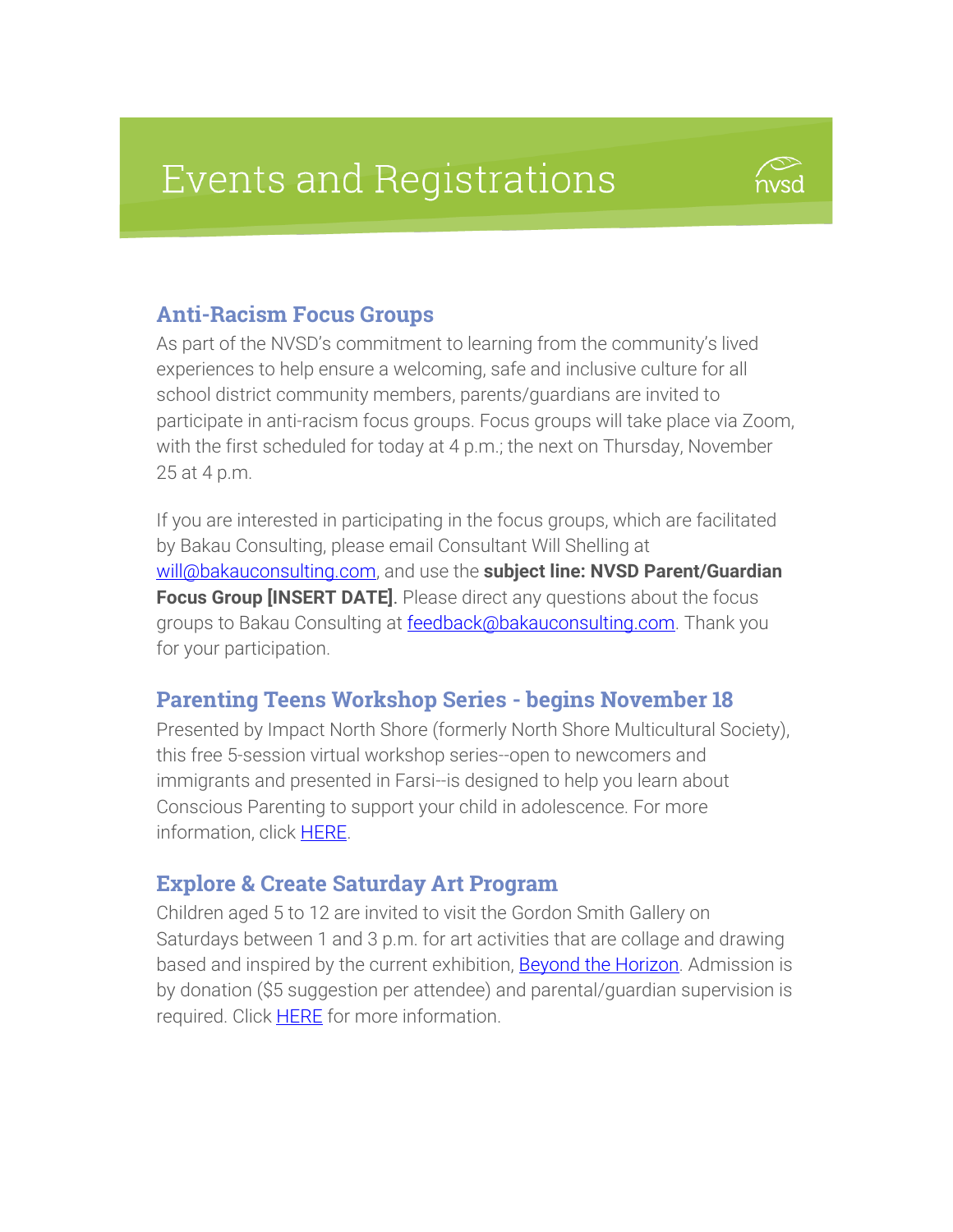#### How Inclusion Benefits All - November 23

Presented by NVPAC, How Inclusion Benefits All is an interactive online Zoom presentation facilitated by Shelley Moore. Shelley's presentations are constructed based on contexts of specific schools and communities and integrate theory and effective practices of inclusion, special education, curriculum and technology. Register for the 6:30 p.m. November 23 session [HERE.](https://www.eventbrite.ca/e/shelley-moore-tickets-199480309977)

### Technology, Sleep & Children - November 25

NVPAC is hosting White Hatters who will deliver a presentation on how technology can adversely affect children's sleep patterns. The presentation addresses sleep deprivation concerns, inhibited learning challenges, what families can do to overcome these challenges and includes a Q&A. Register for the 7 p.m. November 25 webinar **HERE**.

## Public Board Meeting - December 7

The next Board of Education Public Board Meeting takes place virtually on Tuesday, December 7 at 6:30 p.m. Visit our [Meetings & Minutes](https://www.sd44.ca/Board/Meetings/Pages/default.aspx#/=) page for information on how you can provide input and to review the agenda and board package (available on the Thursday afternoon preceding the public meeting).

## 2022/2023 Kindergarten Priority Placement Registration ends December 17

Registration (priority placement) for children entering kindergarten in September 2022 (children born in 2017) is open until December 17, 2021. Parents/legal guardians must book an appointment using our online booking system to register their child *in person* for kindergarten. Detailed instructions on the registration process, including forms and documentation required, are available [HERE.](https://www.sd44.ca/Schools/StudentRegistration/KindergartenRegistration/Pages/default.aspx#/=)

An informational kindergarten orientation presentation is available online [HERE.](https://www.sd44.ca/ProgramsServices/earlylearning/kindergarten/Pages/default.aspx#/=)